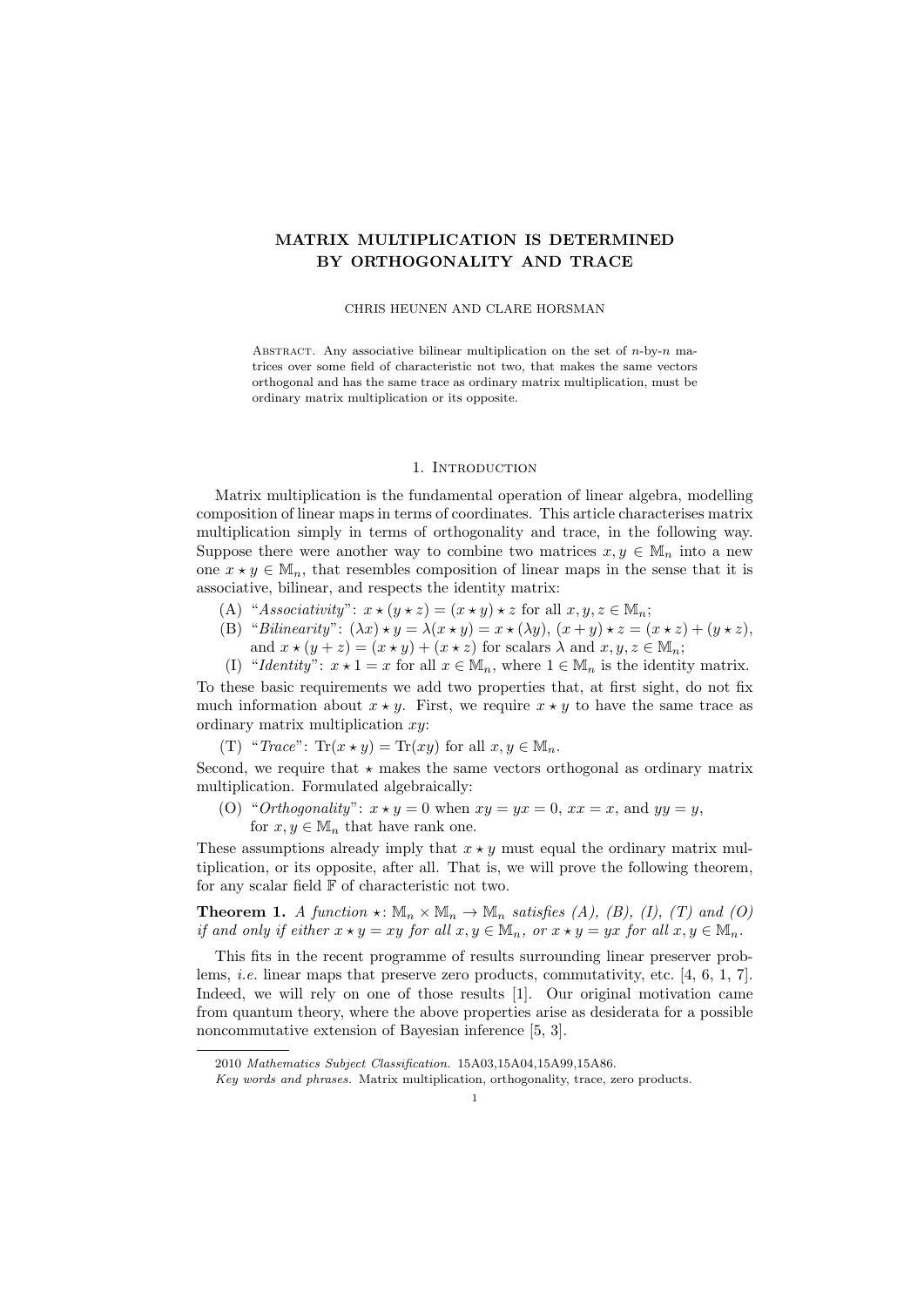#### 2. The main result

**Proposition 2.** A map  $\star : \mathbb{M}_n \times \mathbb{M}_n \to \mathbb{M}_n$  meets (B), (I), and (O) if and only if

$$
(1) \t\t x \star y = xy + g(xy - yx)
$$

for some linear map  $g: \mathbb{M}_n \to \mathbb{M}_n$  and all  $x, y \in \mathbb{M}_n$ .

*Proof.* Assume  $(B)$ ,  $(I)$  and  $(O)$ . Then  $[1, Theorem 2.2]$  applies, giving linear maps  $f, q: \mathbb{M}_n \to \mathbb{M}_n$  with  $x \star y = f(xy) + q(yx)$ . Furthermore,  $x = x \star 1 = f(x1) + q(1x)$ , and so  $f(x) = x - g(x)$ . Therefore  $x \star y = f(xy) + g(yx) = xy + g(yx - xy)$ . Taking the negative of q now gives  $(1)$ .

If  $\star$  is of the form (1), then it is easy to show that (B), (I), and (O) hold.  $\square$ 

**Lemma 3.** Suppose  $\star$  satisfies (B), (I), and (O). Then (T) holds if and only if g sends traceless matrices to traceless matrices.

*Proof.* Property (T) is equivalent to  $\text{Tr}(g(xy - yx)) = 0$  for all  $x, y \in \mathbb{M}_n$ . But matrices of the form  $xy - yx$  are precisely those with trace zero [2].

Write  $e_{ij}$  for the standard matrix units, so that  $e_{ij}e_{kl} = \delta_{ik}e_{il}$ . Because of bilinearity, property (A) holds precisely when it holds for  $x = e_{ab}$ ,  $y = e_{cd}$ ,  $z = e_{ef}$ for all  $a, b, c, d, e, f \in \{1, ..., n\}$ . Via Proposition 2, property (A) comes down to

(2) 
$$
- \delta_{de}\delta_{af}g(e_{cb}) + \delta_{de}e_{ab} \star g(e_{cf}) - \delta_{cf}e_{ab} \star g(e_{ed})
$$

$$
= - \delta_{af}\delta_{bc}g(e_{ed}) + \delta_{bc}g(e_{ad}) \star e_{ef} - \delta_{ad}g(e_{cb}) \star e_{ef}
$$

for all  $a, b, c, d, e, f \in \{1, \ldots, n\}$ . We will use this formula very often below.

By linearity of g, we may write  $g(e_{ij}) = \sum_{k,l=1}^{n} G_{kl,ij} e_{lk}$  for entries  $G_{kl,ij} \in \mathbb{F}$ . By convention, we will write  $g(ij)_{kl}$  for  $G_{kl,ij}$ , and  $g(ii - jj)_{kl}$  for  $G_{kl,ii} - G_{kl,jj}$ .

**Lemma 4.** For distinct  $i, j, k, l \in \{1, \ldots, n\}$ :

$$
(3) \t\t g(ij)_{kl} = 0,
$$

$$
(4) \t\t g(ii-jj)_{kl}=0.
$$

For distinct  $i, j, k \in \{1, \ldots, n\}$ :

(5)  
\n
$$
g(ij)_{jk} = 0,
$$
\n(6)  
\n
$$
g(ij)_{kj} = 0,
$$
\n(7)  
\n
$$
g(ij)_{ik} = 0,
$$
\n(8)  
\n
$$
g(ij)_{ki} = 0,
$$
\n(9)  
\n
$$
g(ij)_{kk} = 0,
$$
\n(10)  
\n
$$
g(ii - jj)_{ik} = 0,
$$
\n(11)  
\n
$$
g(ii - jj)_{ki} = 0,
$$
\n(12)  
\n
$$
g(ii - jj)_{kj} = 0,
$$
\n(13)  
\n
$$
g(ii - jj)_{kj} = 0,
$$
\n(14)  
\n
$$
g(ii - jj)_{jk} = 0.
$$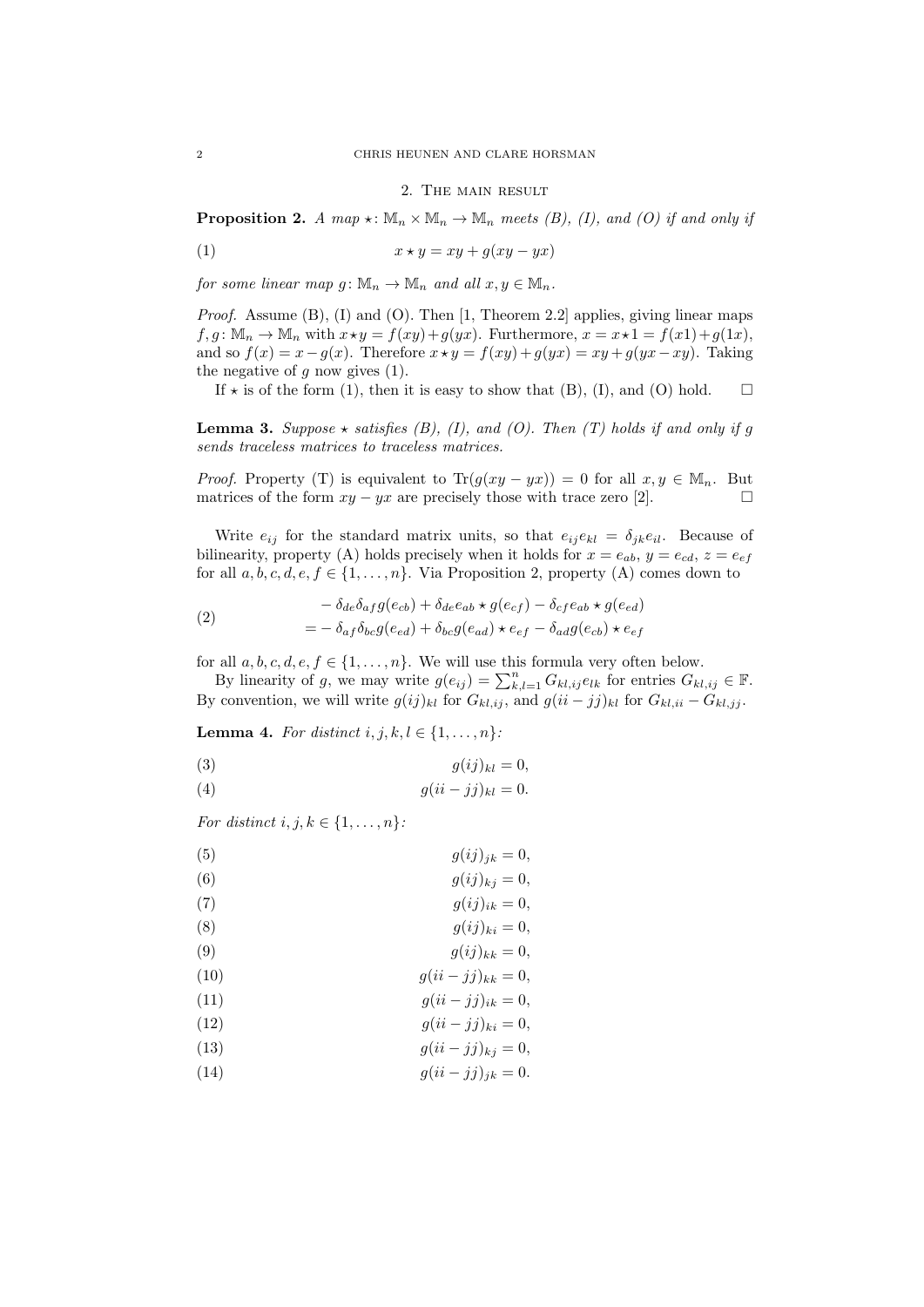For distinct  $i, j \in \{1, \ldots, n\}$ :

$$
(15) \t\t g(ij)_{jj} = 0,
$$

(16)  $g(ij)_{ii} = 0,$ 

$$
(17) \t\t g(ij)_{ij} = 0,
$$

(18)  $g(ii - jj)_{ii} = 0,$ 

$$
(19) \t\t g(ii-<)j_{ji}=0.
$$

*Proof.* All these equations are derived following the same pattern. Let  $i, j, k, l$  be distinct. Taking  $a = k$ ,  $b = l$ ,  $c = i$ , and  $d = e = f = j$  in (2) results in  $e_{kl} \star g(e_{ij}) = 0$ . Taking the trace of both sides and using property (T) now shows  $g(ij)_{kl} = \text{Tr}(g(e_{ij})e_{kl}) = \text{Tr}(e_{kl}g(e_{ij})) = \text{Tr}(e_{kl} \star g(e_{ij})) = 0$ , establishing (3).

Similarly, taking  $a = k$ ,  $b = l$ ,  $c = f = i$ , and  $d = e = j$  in (2) results in  $e_{kl} \star g(e_{ii} - e_{jj}) = 0$ , from which (4) follows by taking the trace of both sides.

For  $(5)-(19)$  we simply list the appropriate choice of indices:

(5):  $c = d = e = i, a = f = j, b = k;$ (6):  $c = d = e = i, b = f = j, a = k;$ (7):  $a = c = i$ ,  $d = e = f = j$ ,  $b = k$ ; (8):  $a = f = i, d = j, b = c = e = k;$ (9):  $c = d = e = i$ ,  $f = j$ ,  $a = b = k$ ; (10):  $c = f = i, d = e = j, a = b = k;$ (11):  $a = c = f = i, d = e = j, b = k;$ (12):  $b = c = f = i$ ,  $d = e = j$ ,  $a = k$ ; use (5); (13):  $c = f = i$ ,  $b = d = e = j$ ,  $a = k$ ; (14):  $c = f = i$ ,  $a = d = e = j$ ,  $b = k$ ; use (8); (15):  $c = d = e = i, a = b = f = j;$ (16):  $a = b = c = i$ ,  $d = e = f = j$ ; use (15); (17):  $a = c = i, b = d = e = f = j;$ (18):  $a = c = f = i, b = d = e = j;$ (19):  $b = c = f = i, a = d = e = j.$ 

**Lemma 5.** There is  $\lambda \in \{0, -1\}$  with  $g(ii - jj)_{ii} = -g(ii - jj)_{jj} = g(ij)_{ji} = \lambda$  for distinct  $i, j \in \{1, ..., n\}$ . Moreover, there is  $z \in \mathbb{M}_n$  with  $g(ii) = \lambda e_{ii} + z$  for all i.

*Proof.* For any  $k, l \in \{1, ..., n\}$ , the entry  $g(ij)_{kl}$  can only be nonzero when  $k = j$ and  $l = i$  by (3), (5)–(9) and (15)–(17). Let  $\lambda_{ij} \in \mathbb{F}$  be that entry:  $g(ij) = \lambda_{ij} e_{ij}$ .

Taking  $b = c = e = f = i$  and  $a = d = j$  in (2) leads to  $g(ii - jj)_{ii} = g(ij)_{ji}$ . Similarly,  $a = d = i$  and  $b = c = e = f = j$  lead to  $g(jj - ii)_{ij} = g(ji)_{ij}$ . Next,  $b = c = d = e = i$  and  $a = f = j$  show that  $g(ij)_{ii} = g(ji)_{ii}$ . Therefore

$$
g(ii - jj)_{ii} = g(ij)_{ji} = \lambda_{ij}, \qquad g(ii - jj)_{jj} = -g(ij)_{ji} = -\lambda_{ij}.
$$

Combining this with (4), (10)–(14), (18) and (19) shows  $g(ii - jj) = \lambda_{ij} (e_{ii} - e_{jj})$ .

We may write  $g(ii) = \lambda_i e_{ii} + z_i$  for  $\lambda_i \in \mathbb{F}$ , and  $z_i \in \mathbb{M}_n$  linearly independent from  $e_{ii}$ . Then  $\lambda_{ij} (e_{ii} - e_{jj}) = g(ii - jj) = \lambda_i e_{ii} - \lambda_j e_{jj} + (z_i - z_j)$ . It follows that  $z_i$ does not depend on i, and we simply write z instead. Similarly,  $\lambda_{ij} = \lambda_i = \lambda_j$  does not depend on *i* or *j*, and we may simply write  $\lambda$  for  $\lambda_{ij}$ . Hence  $g(ii) = \lambda e_{ii} + z$ . It follows from the choice of indices for (18) that  $g(ij) = e_{ij} \star g(ii - jj)$ , and so

$$
g(ij) = \lambda e_{ij} \star (e_{ii} - e_{jj}) = \lambda(-g(ij) - e_{ij} - g(ij)) = -2\lambda g(ij) - \lambda e_{ij}.
$$

Hence  $(1+2\lambda)g(ij) = -\lambda e_{ij}$ . But  $g(ij) = \lambda e_{ij}$  by definition, so  $\lambda \in \{0,-1\}$ .  $\Box$